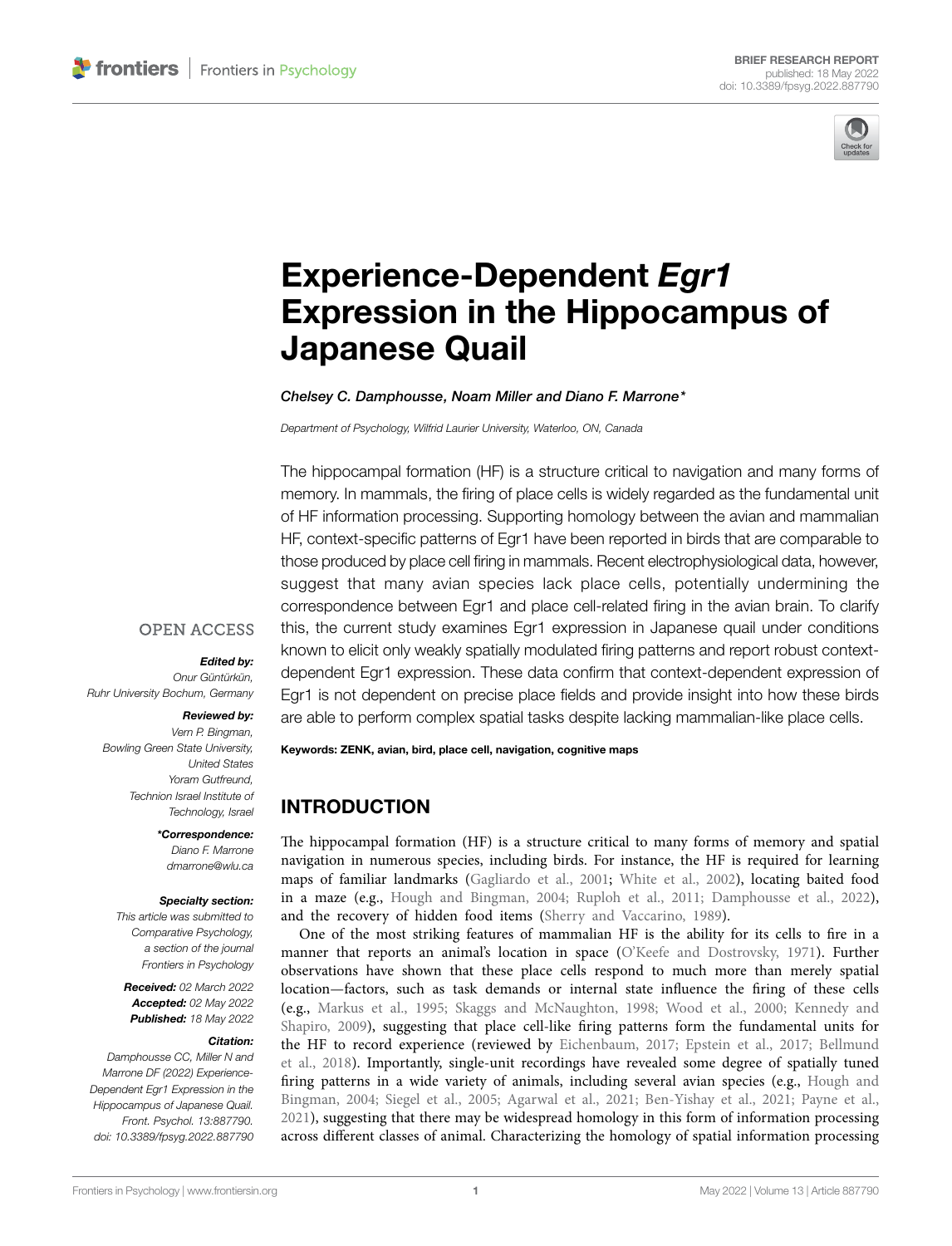across the animal kingdom will require increasing the variety of animals in which place cell-like activity can be either confirmed or refuted.

Investigating the homology of spatial information processing may be aided by expanding the techniques available for assessing place cell-like activity. In mammals, the dynamics of place cell-related firing can also be examined through the expression of immediate-early genes, such as *Egr1*, which is tightly coupled to neuronal activity, a critical mediator of plasticity ([Bozon et al., 2003\)](#page-4-8), and reliably reports place cell activity ([Marrone et al., 2011\)](#page-5-10). Context-specific *Egr1* expression has been reported in hippocampal area DM in the brown-headed cowbird ([Grella et al., 2016](#page-4-9)), suggesting place cell-like activity in these birds. Unfortunately, the spatial-tuning of cells in this species remains uncharacterized. This is problematic in that recent data show that both the abundance and location of spatially tuned cells in birds can vary substantially across species ([Payne et al., 2021](#page-5-9)) and tasks ([Kahn et al., 2008](#page-5-11)). Generating comparable data using both a species and behavioral conditions where the firing patterns are known will permit stronger conclusions to be made regarding the coupling between firing patterns and gene expression in the avian HF.

To accomplish this, the current experiment examines Japanese quail as they freely explore an open field, mimicking the conditions under which quail HF cells are weakly spatially coupled and are responsive largely to head direction [\(Ben-Yishay](#page-4-7)  [et al., 2021\)](#page-4-7) in order to determine the extent to which these firing patterns can drive context-specific *Egr1* expression.

## MATERIALS AND METHODS

#### **Subjects**

Twenty-four Japanese quail (Spring Creek Quail Farms, St Ann's, ON) were used in this experiment. All birds were group housed on a 12:12h light cycle with *ad lib* access to food and water. Prior to behavioral testing, all birds were handled 15min/day for at least 7days. All procedures were approved by the animal care committee of Wilfrid Laurier University and were carried out in accordance with the guidelines of the Canadian Council on Animal Care.

#### Behavioral Procedures

A modified version of the procedures outlined by [Marrone](#page-5-10)  [et al. \(2011\)](#page-5-10) was used here (**[Figure 1](#page-1-0)**). Briefly, two groups of quail were taken to a room containing several local and distal landmarks and passively moved through a  $1 \text{ m}^2$  open field. That is, the environment was divided into nine equally sized grids and the quail were moved to a new grid every 30 s for 5min. Quail were then returned to their housing room. After a 25min delay, quail were passively moved through either the same environment again (same,  $n = 8$ ) or another open field in a second room containing distinct local and distal cues (different,  $n = 8$ ). A third control group remained in the colony room undisturbed (caged,  $n = 8$ ).

<span id="page-1-0"></span>

## Tissue Preparation

At the end of behavioral testing, quail were anesthetized by isoflurane and decapitated. Brains were removed and flash frozen in a container of 2-methyl butane submerged in a secondary container containing an ethanol and dry ice slurry. Brains were then mounted in optimal cutting temperature (OCT) medium (Fischer Scientific, Whitby, ON), sectioned (20μm thick) on a cryostat, and thaw-mounted on Superfrost Plus slides (VWR Scientific).

Fluorescent *in situ* hybridization was then performed as previously described ([Grella et al., 2016](#page-4-9)). Briefly, digoxigeninlabeled *Egr1* antisense riboprobes were synthesized using a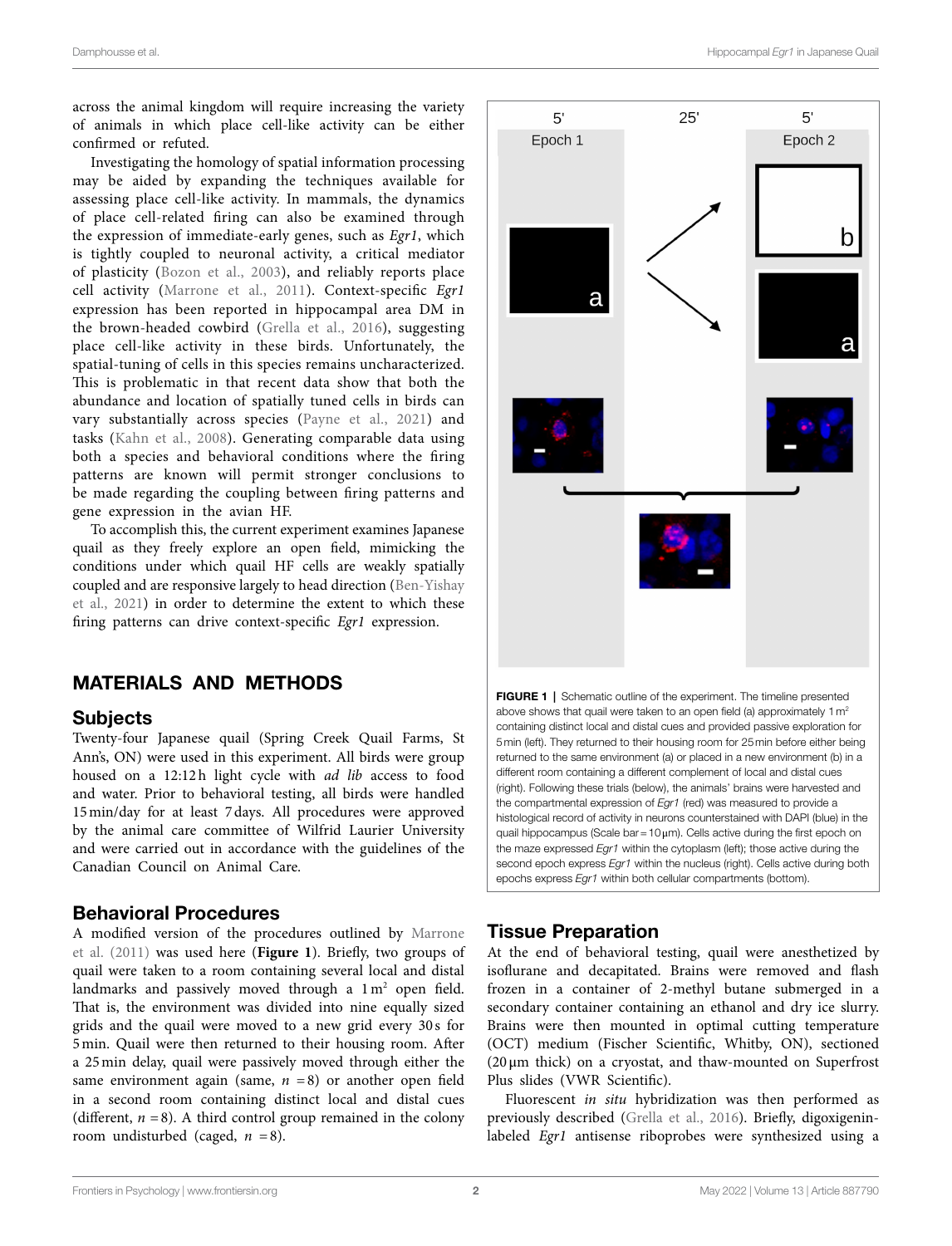transcription kit and digoxigenin-labeled UTP, denatured, and hybridized with the tissue overnight at 56°C. Following posthybridization washes of gradually increasing stringency and  $2\%$  H<sub>2</sub>O<sub>2</sub> to quench endogenous peroxidase, the riboprobe was detected with anti-digoxigenin-HRP and a CY3 tyramide signal amplification kit (Superglow red, Fluorescent Solutions, Augusta, GA). Slides were counterstained with DAPI, coverslipped with anti-fade media, and sealed. All reagents are from Millipore Sigma (Oakville, ON) unless otherwise specified.

#### Imaging

As described previously ([Grella et al., 2016\)](#page-4-9), *z*-stacks (optical thickness:  $1.1 \,\mu m$ , interval:  $0.7 \,\mu m$ ) were obtained throughout the entire thickness  $({\sim}20 \,\mu\text{m})$  from area DM of the rostral hippocampus, approximately ~5.0–6.0mm anterior to the interaural plane ([Baylé et al., 1974](#page-4-10)) from 5 to 6 slides per animal. The lateral boundary of DM was defined by a shallow sulcus running rostrocaudally on the dorsal ventricular surface, and images were taken at the midway point from that boundary and the midline. Images were collected using an Olympus FV1000 laser scanning confocal microscope at 40× with consistent photomultiplier tube assignments, confocal aperture size, and contrast values for each slide. Image analysis was conducted using FIJI ([Schindelin et al., 2012](#page-5-12)). Neurons were differentiated from glia on the basis of their size and uneven chromatin staining and were counted by the optical dissector within the median 20% of planes in each confocal stack and were classified as: (a) *Egr1*-negative, (b) *Egr1*-positive in the nucleus, (c) *Egr1* positive in the surrounding cytoplasm, or (d) expressing *Egr1* in both the nucleus and cytoplasm (**[Figure 1](#page-1-0)**). Because the localization of *Egr1* provides a marker of the time at which each neuron was engaged in transcription, gene expression profiles were used to calculate the number of cells active during spatial exploration, rest, or both time periods. Cell counts were conducted blind to the experimental group. As previously described [\(Grella et al., 2016](#page-4-9)), an overlap measurement was calculated as the percentage of cells containing Egr1 in both cellular compartments divided by the lesser of the number of cells active during epoch 1 and epoch 2.

Group differences in *Egr1* transcription were analyzed with a one-way ANOVA, with condition (i.e., same, different, and caged control) as the factor, followed by Tukey's HSD *post-hoc* tests. In addition, the observed probability that cells express *Egr1* in response to both environmental exposures was compared to the probability expected by chance using a paired *t*-test. All statistical comparisons were completed using JASP [\(JASP](#page-5-13)  [Team, 2021\)](#page-5-13).

## RESULTS

#### Equivalent Behaviorally Induced *Egr1* in the Left and Right Quail Hippocampus

No significant hemispheric differences were observed for Egr1 expression in either epoch 1 ( $F_{1,42}$  =1.24;  $p = 0.27$ ) or 2  $(F_{1,42} = 2.80; p = 0.10)$ , or in the overlap between the 2  $(F_{1,42} = 2.01;$  $p = 0.16$ ). Moreover, no hemisphere by condition interactions were observed  $(p > 0.53$  in all cases). These data indicate that this behavioral paradigm does not elicit a distinct response from the left and right hippocampus of quail.

#### The Contexts Visited Alter the Pattern, but Not Number, of Cells Expressing *Egr1*

Exploration robustly increased *Egr1* in the quail HF both in epoch 1 (main effect:  $F_{2,42} = 241.94$ ;  $p < 0.001$ ) and 2 (main effect:  $F_{242} = 245.43$ ;  $p < 0.001$ ). In the HF of exploring quail, *Egr1* was consistently expressed in ~20% of cells (**[Figure 2A](#page-3-0)**), somewhat higher than reported for cowbirds (Grella et al., [2016\)](#page-4-9) but considerably lower than comparable estimates of cellular recruitment in rodents (e.g., [Gheidi et al., 2012](#page-4-11)).

Despite the consistency in the number of cells transcribing Egr1, the number of environments explored significantly altered the pattern of *Egr1* expression ( $t_{30}$  =14.07;  $p$  <0.001). Quail that explored the same context twice demonstrated a significantly higher overlap relative to birds that explored two different contexts (**[Figure 2B](#page-3-0)**). These data demonstrate that, as observed in mammals (e.g., [Guzowski et al., 1999;](#page-4-12) [Marrone et al., 2011\)](#page-5-10) and other birds [\(Grella et al., 2016\)](#page-4-9), the pattern of *Egr1* expression in the HF of quail is contextually mediated.

## **DISCUSSION**

The current findings show that Japanese quail tested under conditions known to generate little place cell-like firing still recruit unique populations of cells in a context-specific manner. That is, when quail traverse through an environment, nearly 20% of cells transcribe *Egr1*, a proportion comparable, although marginally higher, than electrophysiological estimates under the same circumstances ([Ben-Yishay et al., 2021](#page-4-7)). Moreover, the population of responsive neurons is fairly stable over time in the same location, as the vast majority of the cells are recruited again when quail return to the same environment. Importantly, a visually distinct environment results in the recruitment of a distinct population of cells, and the similarity of the recruited population of cells drops significantly when quail visit two distinct environments.

These results are remarkable in part because they expand our knowledge of the link between neural activity and immediate-early gene expression. Observing a context-specific pattern of *Egr1* under conditions that do not produce place cell-like firing demonstrates that place cell-like activity is not required to trigger context-specific transcription. Rather, the high frequency firing of either a head direction cell responding to its preferred heading or a place cell responding to its preferred location are equally capable of triggering plasticity-related gene expression cascade. Unfortunately, this observation limits the utility of activity-dependent gene expression as an *a priori* tool in the search for place celllike patterns of activity in the avian hippocampus. The current data add to these observations by showing that the head direction system in quail is capable of recruiting a contextspecific cohort of cells. Many questions remain to be answered about how this is accomplished, but even a rudimentary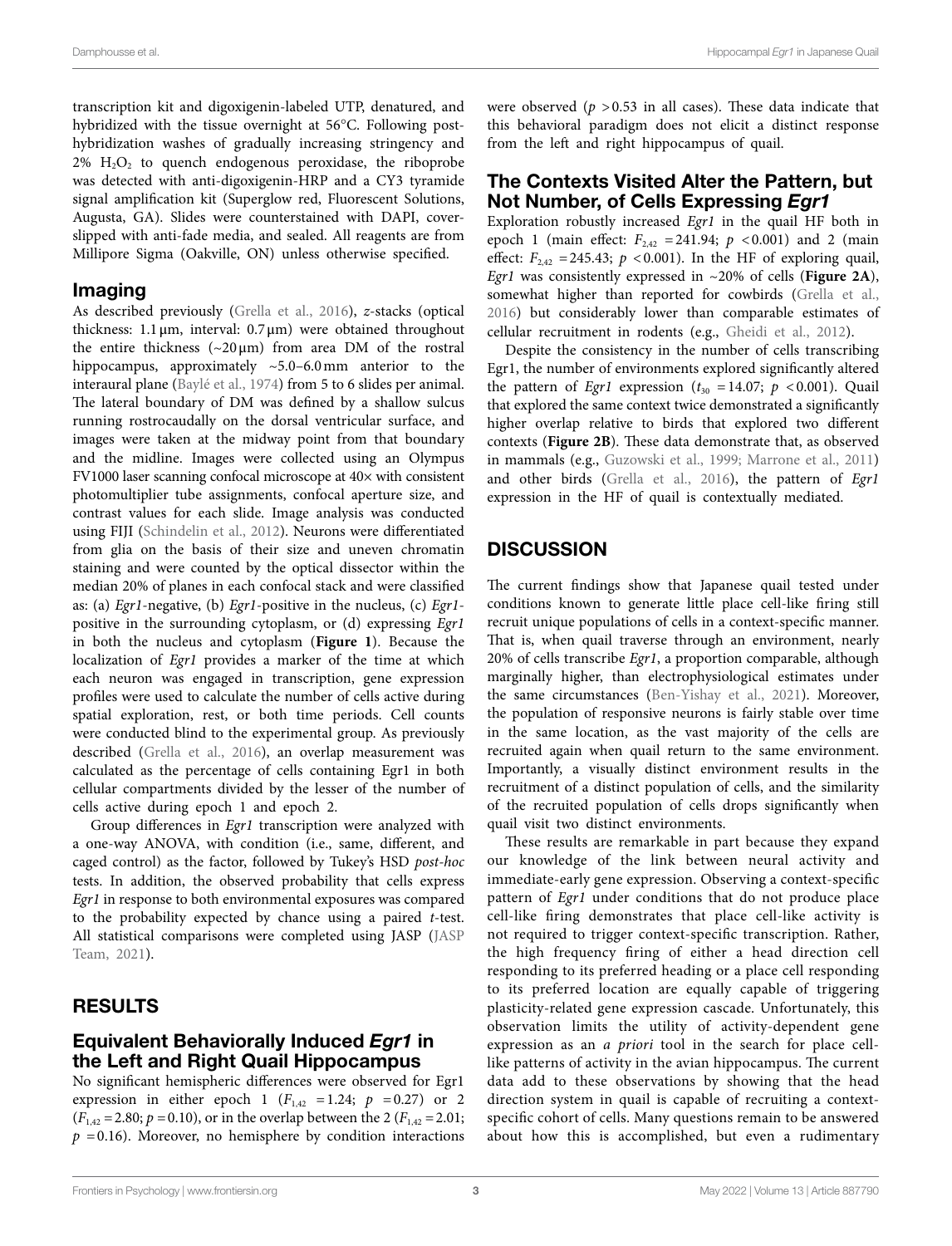<span id="page-3-0"></span>

binding of head directions to the features of the stimuli present could accomplish this. The fact that the preferred direction of many head direction cells of quail rotate when cues are rotated ([Ben-Yishay et al., 2021\)](#page-4-7) supports this kind of binding. It is intriguing to note that while simple binding of visual information with head direction likely provides an

effective basis for discrimination under many circumstances, it would be vulnerable to interference in the face of similar stimuli. This is consistent with the available behavioral evidence showing that Japanese quail perform poorly when discriminating multiple environments with shared features [\(Damphousse](#page-4-13)  [et al., 2021](#page-4-13)).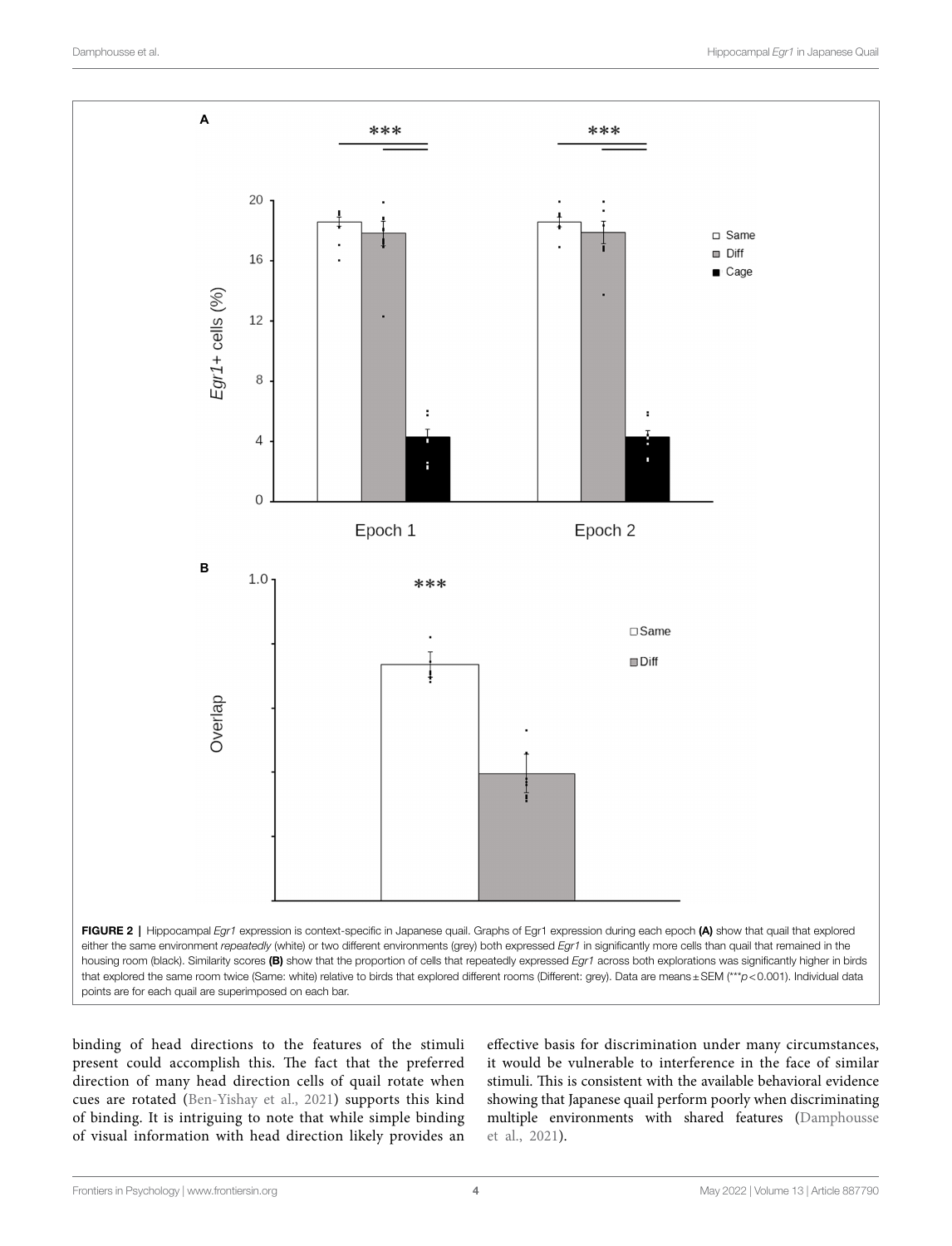The observation that quail can generate context-specific patterns of activity despite having a hippocampal network composed largely of head direction cells may not be surprising, as head direction cells are thought to provide a potential neural basis of vector learning [\(Pearce et al., 1998](#page-5-14); [Kosaki](#page-5-15)  [et al., 2015\)](#page-5-15). Moreover, the attractor dynamics in the head direction system are thought to confer mnemonic ability [\(Sharp](#page-5-16)  [et al., 2001](#page-5-16)). Thus, head direction cells in quail (and likely many other birds) may provide a navigational system that can support a wide variety of spatial computations. In fact, the Japanese quail's ability to perform a number of complex spatial learning tasks is consistent with this idea. Quail show preference for previously blocked arms in a Y-maze ([Damphousse](#page-4-13)  [et al., 2021\)](#page-4-13), show conditioned place preference ([Mace et al.,](#page-5-17)  [1997;](#page-5-17) [Eaton et al., 2022\)](#page-4-14), and complete foraging arrays comparable to a Barnes maze or Morris water maze ([Ruploh](#page-5-1)  [et al., 2011;](#page-5-1) [Damphousse et al., 2022](#page-4-2)).

It is important to note, however, that the observation that quail do not express large numbers of place fields under these conditions does not necessarily mean that they cannot express place fields. Previous observations in the pigeon establish that the spatial information in avian hippocampus is dramatically reduced in the absence of a spatial task with fixed reward locations [\(Kahn et al., 2008\)](#page-5-11). In fact, a similar, although much less pronounced, phenomenon has been demonstrated in rodents, as the presence of a spatial task increases both the information content and stability of hippocampal firing patterns ([Kentros](#page-5-18)  [et al., 2004](#page-5-18)).

If further observations support a lack of large numbers of place cells in Japanese quail, these animals will help us to define the role of place cells in spatial learning networks in which they are present in large numbers. In this way, Japanese

#### **REFERENCES**

- <span id="page-4-6"></span>Agarwal, A., Sarel, A., Derdikman, D., Ulanovsky, N., and Gutfreund, Y. (2021). Spatial coding in the hippocampus of flying owls. *bioRxiv* [Preprint]. doi: [10.1101/2021.10.24.465553](https://doi.org/10.1101/2021.10.24.465553)
- <span id="page-4-10"></span>Baylé, J. D. (1974). Stereotaxic topography of the brain of the quail. *J Physiol Paris* 68, 219–241.
- <span id="page-4-5"></span>Bellmund, J., Gärdenfors, P., Moser, E. I., and Doeller, C. F. (2018). Navigating cognition: spatial codes for human thinking. *Science* 362:eaat6766. doi: [10.1126/science.aat6766](https://doi.org/10.1126/science.aat6766)
- <span id="page-4-7"></span>Ben-Yishay, E., Krivoruchko, K., Ron, S., Ulanovsky, N., Derdikman, D., and Gutfreund, Y. (2021). Directional tuning in the hippocampal formation of birds. *Curr. Biol.* 31, 2592.e4–2602.e4. doi: [10.1016/j.cub.2021.04.029](https://doi.org/10.1016/j.cub.2021.04.029)
- <span id="page-4-16"></span>Bouchekioua, Y., Blaisdell, A. P., Kosaki, Y., Tsutsui-Kimura, I., Craddock, P., Mimura, M., et al. (2021). Spatial inference without a cognitive map: the role of higher-order path integration. *Biol. Rev.* 96, 52–65. doi: [10.1111/](https://doi.org/10.1111/brv.12645) [brv.12645](https://doi.org/10.1111/brv.12645)
- <span id="page-4-8"></span>Bozon, B., Davis, S., and Laroche, S. (2003). A requirement for the immediate early gene zif268 in reconsolidation of recognition memory after retrieval. *Neuron* 40, 695–701.
- <span id="page-4-15"></span>Cruse, H., and Wehner, R. (2011). No need for a cognitive map: decentralized memory for insect navigation. *PLoS Comput. Biol.* 7:e1002009. doi: [10.1371/](https://doi.org/10.1371/journal.pcbi.1002009) [journal.pcbi.1002009](https://doi.org/10.1371/journal.pcbi.1002009)
- <span id="page-4-13"></span>Damphousse, C. C., Miller, N., and Marrone, D. F. (2021). Reaction to novelty as a behavioral assay of recognition memory in homing pigeons and Japanese quail. *Learn. Behav.* 50, 167–177. doi: [10.3758/s13420-](https://doi.org/10.3758/s13420-021-00499-w) [021-00499-w](https://doi.org/10.3758/s13420-021-00499-w)

quail may provide a strong model animal to test models of navigation without cognitive maps (e.g., [Kubie and Fenton,](#page-5-19)  [2009;](#page-5-19) [Cruse and Wehner, 2011](#page-4-15); [Le Moel et al., 2019](#page-5-20); [Bouchekioua](#page-4-16)  [et al., 2021\)](#page-4-16). These data promise to greatly clarify the unique contributions of the head direction system and place cells to spatial cognition.

## DATA AVAILABILITY STATEMENT

The raw data supporting the conclusions of this article will be made available by the authors, without undue reservation.

#### ETHICS STATEMENT

The animal study was reviewed and approved by Wilfrid Laurier University Animal Care Committee.

#### AUTHOR CONTRIBUTIONS

DM, NM, and CD designed the experiment and wrote the manuscript. CD and DM conducted the research and analyzed the data. All authors contributed to the article and approved the submitted version.

#### FUNDING

This research was supported by the Natural Sciences and Engineering Research Council of Canada.

- <span id="page-4-2"></span>Damphousse, C. C., Miller, N., and Marrone, D. F. (2022). Dissociation of spatial and object memory in the hippocampal formation of Japanese quail. *iScience* 25:103805. doi: [10.1016/j.isci.2022.103805](https://doi.org/10.1016/j.isci.2022.103805)
- <span id="page-4-14"></span>Eaton, S. E., Dzhala, S., Robinson, L. E., Radevski, M. E., and Akins, C. K. (2022). Ethanol induces a dose-dependent conditioned place preference and conditioned place aversion in Japanese quail. *Exp. Clin. Psychopharmacol.* doi: [10.1037/pha0000548](https://doi.org/10.1037/pha0000548)
- <span id="page-4-3"></span>Eichenbaum, H. (2017). The role of the hippocampus in navigation is memory. *J. Neurophysiol.* 117, 1785–1796. doi: [10.1152/jn.00005.2017](https://doi.org/10.1152/jn.00005.2017)
- <span id="page-4-4"></span>Epstein, R. A., Patai, E. Z., Julian, J. B., and Spiers, H. J. (2017). The cognitive map in humans: spatial navigation and beyond. *Nat. Neurosci.* 20, 1504–1513. doi: [10.1038/nn.4656](https://doi.org/10.1038/nn.4656)
- <span id="page-4-0"></span>Gagliardo, A., Odetti, F., and Ioalé, P. (2001). Relevance of visual cues for orientation at familiar sites by homing pigeons: an experiment in a circular arena. *Proc. R. Soc. Lond. B Biol. Sci.* 268, 2065–2070. doi: [10.1098/](https://doi.org/10.1098/rspb.2001.1746) [rspb.2001.1746](https://doi.org/10.1098/rspb.2001.1746)
- <span id="page-4-11"></span>Gheidi, A., Satvat, E., and Marrone, D. F. (2012). Experience-dependent recruitment of arc expression in multiple systems during rest. *J. Neurosci. Res.* 90, 1820–1829. doi: [10.1002/jnr.23057](https://doi.org/10.1002/jnr.23057)
- <span id="page-4-9"></span>Grella, S. L., Guigueno, M. F., White, D. J., Sherry, D. F., and Marrone, D. F. (2016). Context-dependent Egr1 expression in the avian hippocampus. *PLoS One* 11:e0164333. doi: [10.1371/journal.pone.0164333](https://doi.org/10.1371/journal.pone.0164333)
- <span id="page-4-12"></span>Guzowski, J. F., McNaughton, B. L., Barnes, C. A., and Worley, P. F. (1999). Environment-specific expression of the immediate-early gene arc in hippocampal neuronal ensembles. *Nat. Neurosci.* 2, 1120–1124. doi: [10.1038/16046](https://doi.org/10.1038/16046)
- <span id="page-4-1"></span>Hough, G. E., and Bingman, V. P. (2004). Spatial response properties of homing pigeon hippocampal neurons: correlations with goal locations, movement